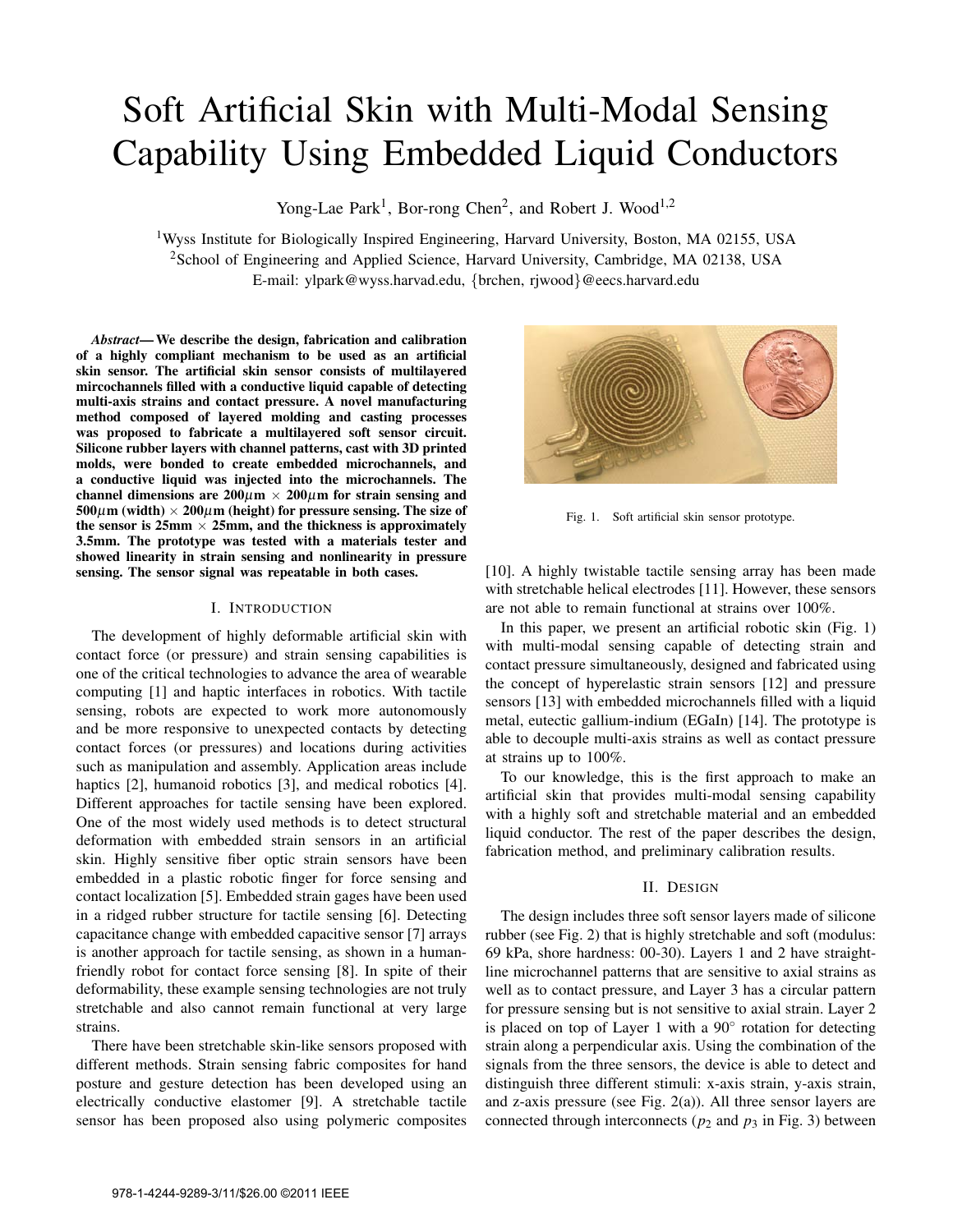

Fig. 2. Design of three sensor layers with embedded microchannels: (a) Exploded view. (b) Assembled view. (c) Each sensor layer design.



Fig. 3. Actual prototype of the multi-layered soft artificial skin sensor with embedded EGaIn microchannels. (a) Front side of the prototype showing the pressure sensor on top. (b) Back side showing the strain sensor at the bottom.  $p_1$ ,  $p_2$ ,  $p_3$ , and  $p_4$  are the EGaIn reservoirs for wire connections. (c) Magnified view of the front side showing the multi-layered structure. (d) Magnified view of the interconnects,  $p_2$  and  $p_3$ , for connecting Layers 1 to 2 and Layers 2 to 3, respectively.

layers, making one circuit that is electrically equivalent to three variable resistors connected in series.

## III. FABRICATION

The sensor prototype was fabricated using a layered molding and casting process, as shown in Fig. 4. The process can be divided into three steps, casting, bonding, and EGaIn injection.

The base material is silicone rubber<sup>1</sup>, which is chosen for its combination of high stretchability (elongation at failure: 900%) and ease of casting at room temperature. A relatively



Fig. 4. Fabrication Process. (a) Prepare molds and pour liquid silicone. (b) Remove molds when the silicone cures. (c) Spin-coat Layer 0 (2000 rpm for 50 sec.) and partially cure (60◦C for 1 min.). (d) Bond Layer 1 to Layer 0. (e) Bond Layers 2 and 3 by repeating spin-coating and partial curing. (f) Remove mold of Layer 0. (g) Inject EGaIn using syringes. (h) Wire connection by inserting electrodes.

low mixed viscosity (3000 cps) is an additional consideration in order to successfully reproduce the features of the mold.

The first step is to cast separate sensor layers (see Fig. 4(a) and (b)). Plastic molds are prepared using a 3D printer<sup>2</sup>, and liquid silicone is poured into the molds. The second step is to bond layers to make a single sensor structure (see Fig.  $4(c)$ –(f)). The cured layers are bonded by spin-coating liquid silicone between layers. Partial curing of the spin-coated silicone prevents the silicone from blocking microchannels. Also, alignment posts in the molds facilitate aligning the interconnects between layers. In the final step, EGaIn is injected into the microchannels and wire connections are made by inserting electrodes (see Fig.  $4(g)$  and (h)). Fig. 5 shows how each layer is bonded to the previous layer with alignment, as described in Fig. 4(c)-(e). In each bonding step, alignment is important to ensure the channel connection between layers through interconnects.

## IV. RESULTS

A skin prototype was fabricated, as shown in Fig. 3. The channel dimensions are  $200\mu m \times 200\mu m$  for strain sensing

<sup>&</sup>lt;sup>1</sup>EcoFlex0030, Smooth-On, Inc., Easton, PA 18042, USA.

<sup>2</sup>Connex500, Objet Geometries Ltd., Billerica, MA 01821, USA.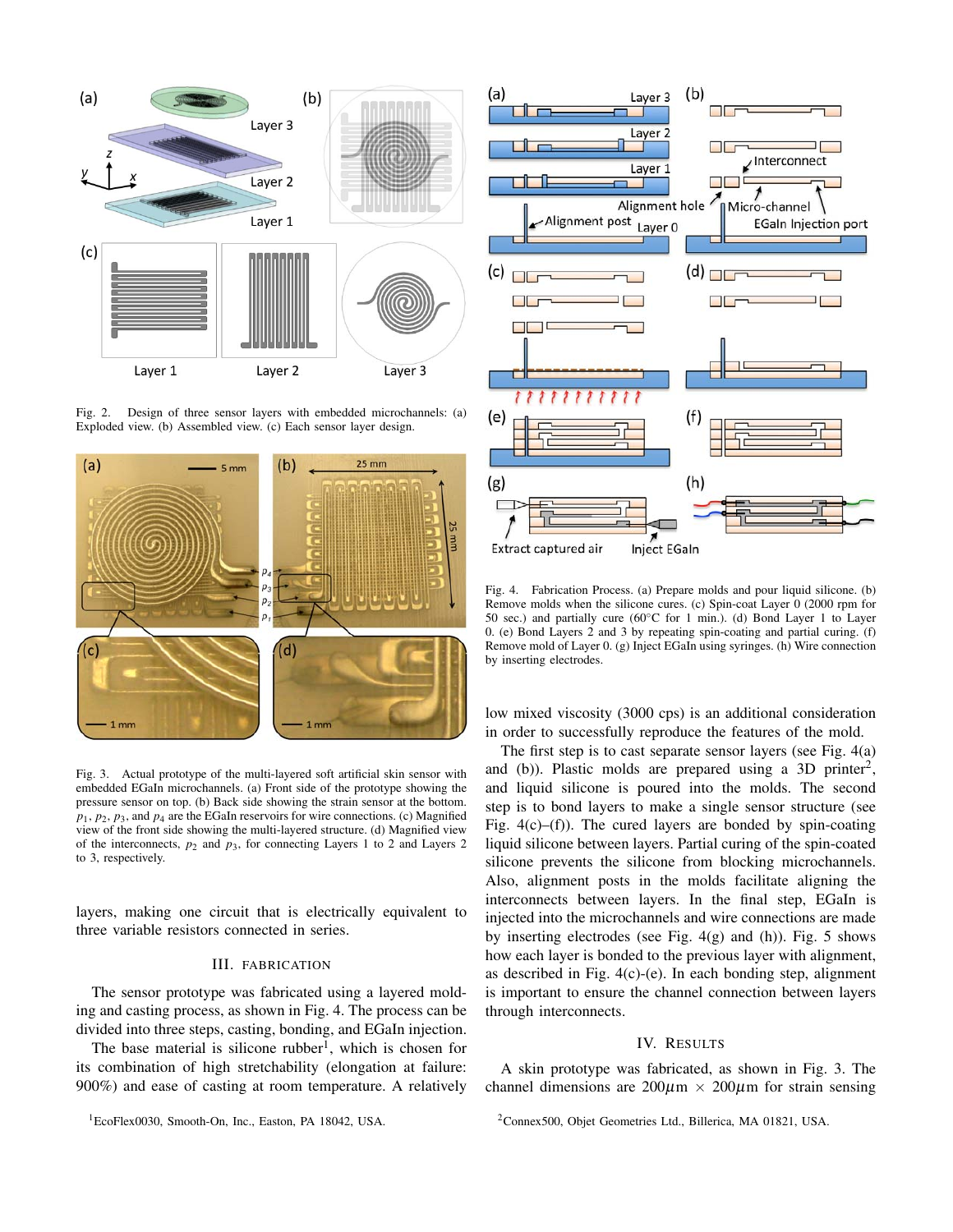

Fig. 5. Photos of microchannel embedded silicone layers showing the layer bonding steps. (a) Layer 1. (b) Layers 1 and 2. (c) Layers 1, 2 and 3.



Fig. 6. (a) Circuit diagram to read the sensor signals.  $p_1$ ,  $p_2$ ,  $p_3$ , and *p*<sup>4</sup> represent the wire connections in Fig. 3. (b) Example of a calibration experiment: y-axis strain.

(Layers 1 and 2) and  $500\mu m$  (width)  $\times 200\mu m$  (height) for pressure sensing (Layer 3). The overall size of the artificial skin is  $25 \text{mm} \times 25 \text{mm}$ , and the thickness is approximately 3.5mm.

Fig. 6(a) shows the circuit diagram to read signals from the three sensor layers. A constant current source generates current that flows through the three sensors in series, creating voltage drops at each sensor layer. The voltage difference across each sensor is amplified by an instrumentation amplifier. The amplified signals are then connected to three analog-todigital conversion ports of a micro-controller to measure the resistance changes.

The sensor prototype was calibrated by applying strains in multiple directions and contact pressure using a materials tester<sup>3</sup>. The prototype was stretched up to  $100\%$  in both x and y axes for strain sensing (Fig. 6 (b)), and the center of the sensor was compressed up to 60 kPa for pressure sensing. The results showed linearity in strain sensing and nonlinearity in pressure sensing (Fig. 7). However, the sensor signal was repeatable in both cases. Since the signals from the three sensor layers displayed different responses in each experiment, the prototype is able to not only measure the magnitudes of strains and pressure but also distinguish the types of stimuli.



Fig. 7. Calibration results: (a) x-axis strain, (b) y-axis strain, and (c) z-axis pressure.

## V. DISCUSSION

The main contribution of this work is the design of a multilayered soft artificial skin and the development of a novel fabrication method. The current design provides multi-modal sensing capability requiring no additional sensors. There will be various applications of this technology. Immediate applications may include artificial skins for humanoid robots [3], robotic prosthetics [15], and soft wearable robots [12], [16]. Furthermore, due to the highly flexible and stretchable properties and thin form-factor, this soft skin technology can be directly integrated with any type of soft actuator.

Although the smallest channel size is  $200 \mu m$ , limited by the resolution of the 3D printer used for making molds, this could be further reduced by implementing different manufacturing methods such as micromachined molds [17] and soft lithography [18], [19]. More compact skins could be achieved by reducing the channel size.

While the current design showed linear responses in strain sensing, it gave a nonlinear response in pressure sensing,

<sup>3</sup> Instron 5544A, Instron, Norwood, MA 02062, USA.